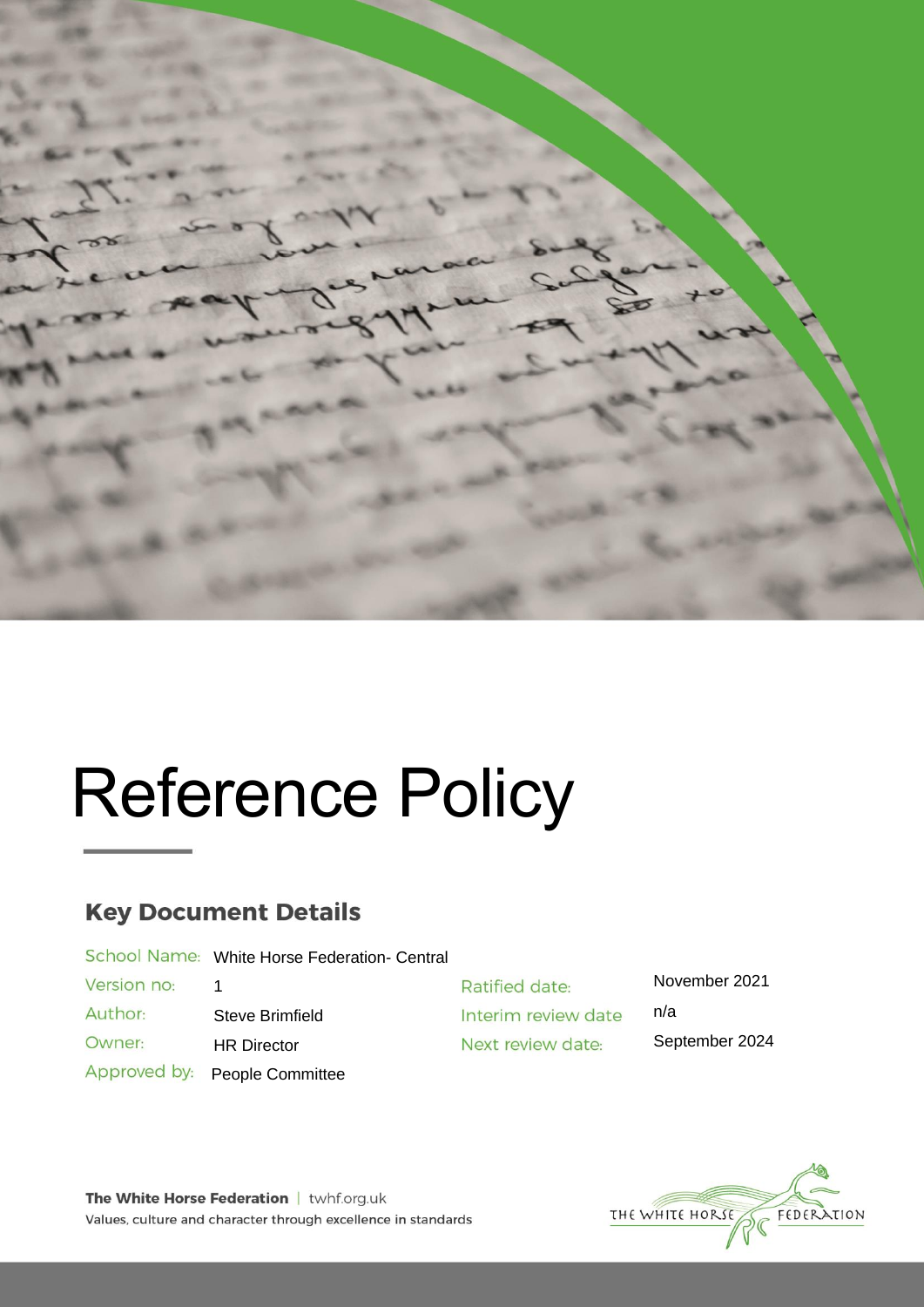# **1. Introduction**

- 1. The White Horse Federation ("TWHF") recognise that its staff are fundamental to its success. The MAT therefore needs to be able to obtain references from previous employers to ascertain relevant information as to the suitability of the candidate for the role offered.
- 2. The Trustees and Governing Body are committed to safeguarding and promoting the welfare of children and young people and requires all staff to demonstrate this commitment in every aspect of their work.
- 3. The purpose of this policy is to ensure robust reference checks are in place for all employees based on the principles outlined.
- 4. The appointment of all employees will be made on merit and in accordance with the provisions of Employment Law, Keeping Children Safe in Education and the Trust's Equality and Diversity policy.
- 5. This policy applies to all employees, including school based employees.

# **2. Purpose**

The purpose of seeking references is to allow employers to obtain factual information to support appointment decisions. Schools should obtain references before interview, this allows any concerns raised to be explored further with the referee and taken up with the candidate at interview**.**

- 1. To ensure the information provided in TWHF references is fair, accurate, true, and complies with legislation.
- 2. To ensure comprehensive reference information is obtained on all applicants, and that this used appropriately within the selection process.
- 3. To ensure the principles of safer recruitment are applied when providing or obtaining reference information on behalf of TWHF for jobs involving access to children.

# **3. Core Principles**

- 1. Providing Employment References
- 2. 3.1 When an employee leaves a job with TWHF, a reference must be completed, if requested, by the Line Manager(Central Support roles) and be signed off by the CEO/HRD. For school based roles the reference may be completed by the Line Manager but must be signed off by the Principal.
	- a. The reason for this is that it is only the Principal or CEO/HRD who will know of any disciplinary or allegations management processes that must be included in any reference.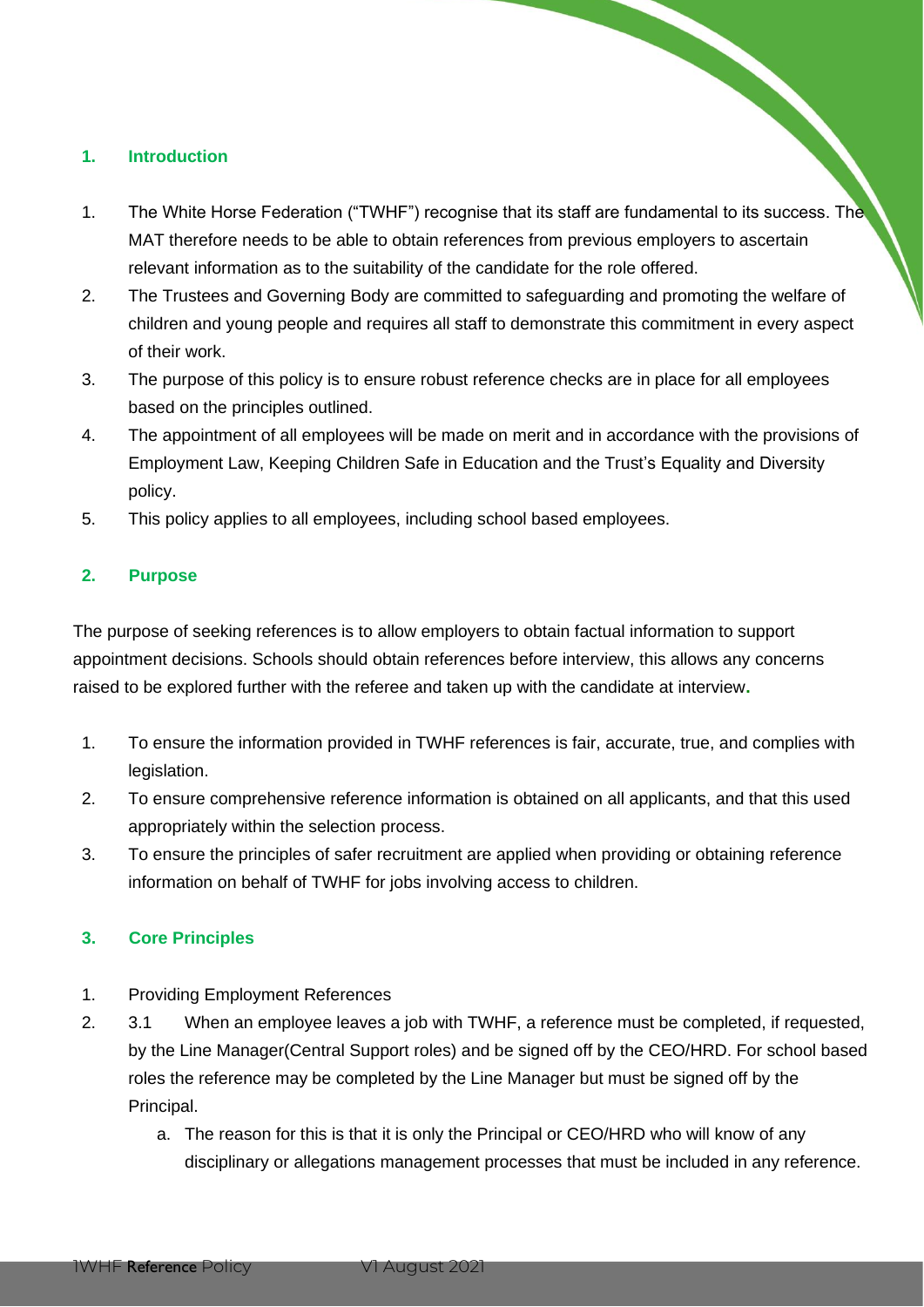- 3. 3.2 When asked to provide references schools should ensure the information confirms whether they are satisfied with the applicant's ability to work with children and provide the facts (not opinions) of any substantiated safeguarding allegations but should not include information about allegations which are unsubstantiated, unfounded, false, or malicious. References are an
- 4. important part of the recruitment process and should be provided in a timely manner and not hold up proceedings.
- 5. 3.3 Line Manager/Principals have a responsibility to provide references, if requested, for current and former employees. A refusal could be detrimental to the person under consideration for a job.
- 6. 3.4 Line Manager/Principals must obtain information from the employee's personal file and HRMIS records before completing a reference to ensure full and accurate information. Details of staff sickness absence must not be provided in a reference as this could give rise to a discrimination claim. The safest approach is not to respond to a request about attendance.
- 7. 3.5 References must be fair, accurate and true in substance, based upon verifiable facts, and given without malice. Line Managers/Principals must not conceal or omit any serious matters relating to the employees conduct or capability, which have been subject to investigation and formal action. Failure to provide information to a new employer could lead to a negligence claim.
	- a. Advice should be taken from HR in any areas of doubt.
- 8. 3.6 There is a legal obligation for employers to disclose any information on an employee relating to the safeguarding of children. Cases in which an allegation was unsubstantiated, unfounded or malicious should not be included in a reference. Seek further advice from HR
- 9. 3.7 External request responses should be in writing with verbal references not normally given. If they are they should be factually correct and limited to clarifying information already provided in a written reference. Information given verbally is never "off the record", and the referee must record the detail and be able to account for any comments made.
- 10. 3.8 References must be sent only to the employer making the reference request, for the job specified.
- 11. 3.9 Where a settlement agreement is used to end an individual's employment, the details to be included in any employment reference will have been agreed at the time, using advice from HR and Legal Services. Only the agreed information should be used in the reference. Seek further advice from HR
- 12. 3.10 If a work colleague is asked to provide a reference for an individual, it must be stated on any letter that the reference is personal and not an employment reference and TWHF heading must not be used.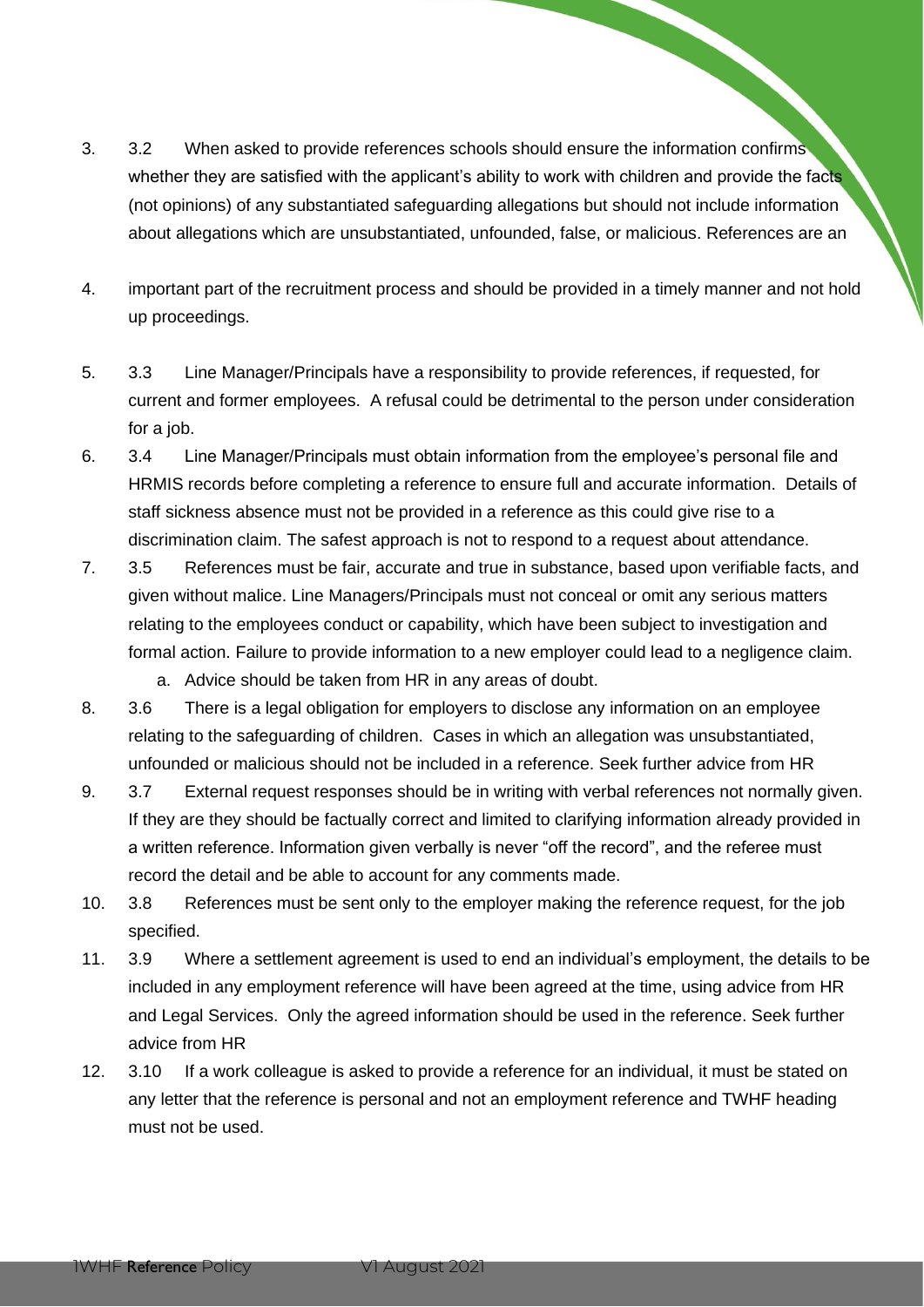#### 13. Obtaining Employment References

- 14. TWHF expect all clearances including references (where not obtained prior to interview) to be obtained within 3 weeks of the offer being received by the applicant. This should have been briefed at interview/offer stage by the recruiting manager. If HR is unable to obtain the required references and other associated clearances and there has not been suitable updates supplied by the candidate then consideration of withdrawing the offer of employment should be made. All referees will be sent a copy of the job description(s) for the role(s) which the applicant has applied for.
- 15. 3.12 References must be requested only when permission to do so is given by the candidate.
- 16. 3.13 References are not used to evaluate candidates but are used as a check of suitability so should be considered only at the point the selection panel is proposing to make an offer of employment to the candidate.
- 17. 3.14 HR will request employment references (see appendix 1), on behalf of the recruiting manager, which will usually be requested via email prior to interview. At the point of making a conditional offer of employment, any references not obtained will be requested.
- 18. 3.15 At least two references are required for external candidates, one of which must be from the last employer. The number of references relates to the applicant's employment history and the type of work to be undertaken, meaning additional references may be required to verify employment history and establish employment over the previous two years or where the last time the applicant worked with children was more than two years ago.
- 19. 3.16 In accordance with KCSIE Schools should:
	- not accept open references e.g. to whom it may concern;
	- not rely on applicants to obtain their reference;
	- ensure any references are from the candiadte's current employer and have been completed by a senior person with appropriate authority (if the referee is school or college based, the reference should be confirmed by the headteacher/principal as accurate in respect of disciplinary investigations):
	- obtain verification of the individual's most recent relevant period of employment where the applicant is not currently employed;
	- secure a reference from the relevant employer from the last time the applicant worked with children (if not currently working with children), if the applicant has never worked with children, then ensure a reference from their current employer;
	- always verify any information with the person who provided the reference;
	- ensure electronic references originate from a legitimate source;
	- contact referees to clarify content where information is vague or insufficient information is provided;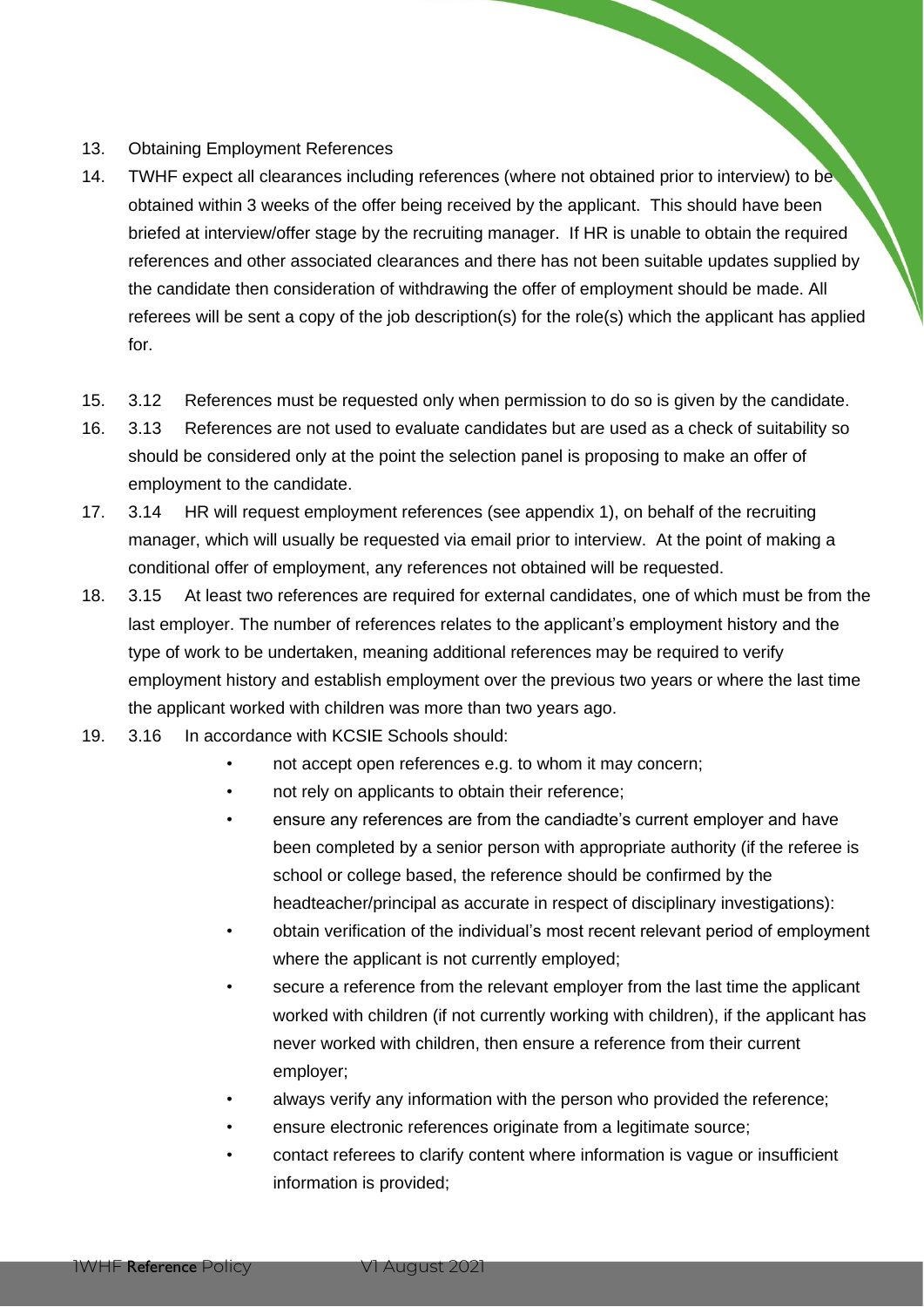- compare the information on the application formwith that in the reference and take up any discrepancies;
- establish the reason for the candidate leaving their current or most recent post;and,
- ensure any concerns are resolved satisfactorily before appointment is confirmed.
- 20. 3.17 As with giving references, when we ask an employer to provide references schools should ensure the information confirms whether they are satisfied with the applicant's ability to work with children and provide the facts (not opinions) of any substantiated safeguarding allegations but should not include information about allegations which are unsubstantiated, unfounded, false, or malicious. Information must be requested on any issues or concerns that have been raised about the applicant regarding the safeguarding of children.
- 21. 3.18 References must be obtained from the organisation's business address, and the candidates' line manager within the organisation ensuring electronic references originate from a legitimate source. This must be the Principal/Headteacher of any education environment/school. The reference may be written by a delegate, but the Principal/Headteacher must issue the reference signed by them to confirm they agree with the content.
- 22. 3.19 Open references or testimonials are not acceptable e.g. "to whom it may concern". Also, TWHF will not accept as employment references those from the applicant's relatives or people writing solely in the capacity of a friend.
- 23. 3.20 In the case of applicants already employed by TWHF, references must be obtained in the same way as for external candidates and an internal reference from the current line manager is required.
- 24. 3.21 The reference request must inform the referee that the applicant could seek access to the reference information under the Data Protection Act and TWHF would be obliged, in most circumstances, to provide this.

Action Required on the Receipt of References

- 25. 3.22 HR must ensure the reference received is an official employment reference and the referee was the manager of the applicant. We will seek to verify references by telephone if necessary.
- 26. 3.23 The reference must be scrutinised and compared with the application form to identify inconsistencies and areas for concern, for example, discrepancies regarding employment dates, reasons for leaving, gaps in employment, vague or insufficient information, or undisclosed performance or disciplinary issues. HR will clarify these with the referee. Any serious matters, recent or unresolved issues must be explored further with the referee.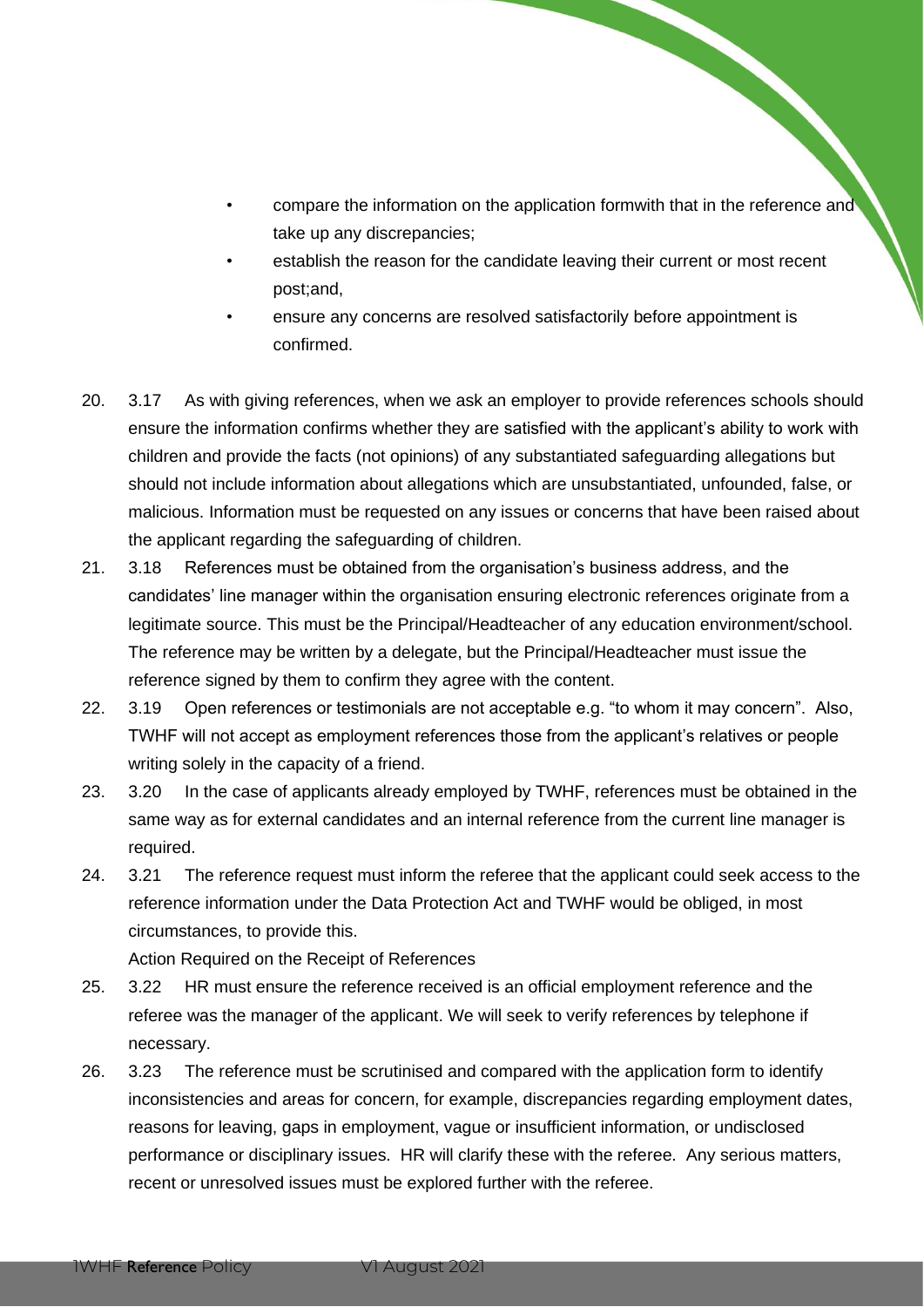- 27. 3.24 For posts involving work with children, any information about past disciplinary action or allegations will be considered and advice should be sought from the HRBP and agreement from the CEO/HRD.
- 28. 3.25 HR will compare the information on the application form with that in the reference and take up any discrepancies with the candidate.
- 29. Unsatisfactory References
- 30. 3.25 If the references obtained are considered unsatisfactory this should normally result in a withdrawal of the conditional offer. HR may decide, with the applicant's permission, to seek further references to consider the position further. This would be appropriate only in limited circumstances and a suitable reference is still required from the last employer and the referee must be completed by a senior person with appropriate authority.
- 31. Action When There is Difficulty in Obtaining Employment References
- 32. 3.27 If there is difficulty in obtaining any references, this should be discussed with the candidate to identify an alternative referee that can be contacted. It should be made clear that without being able to obtain sufficient suitable references, the offer of employment may be withdrawn.
- 33. 3.28 A conditional offer of employment can only be withdrawn if the person has not commenced work therefore HR should not allow the person to start working until all clearances, including references are in place unless there are exceptional circumstances which must be approved by the Director For People or the CEO.
- 34. Use of Personal (Character) References
- 35. 3.29 In some circumstances it may not be possible to obtain employment references, for example, when an applicant has not worked for several years or has never worked. In such exceptional situations, personal references must be obtained and the recruiting manager must assess the risk involved and ensure that appropriate alternative safeguarding measures are undertaken and/or put in place if the person is appointed. These details must be recorded on employee's file. References from friends or family members of the applicant are not acceptable for this purpose and personal references should ideally be sought from someone who has supported the individual from a professional capacity (e.g. Teacher, Lawyer, Doctor).
- 36. Releasing Reference Information
- 37. 3.30 If a new employee asks to see a reference provided to TWHF, HR should seek advice from the Data Controller before doing this.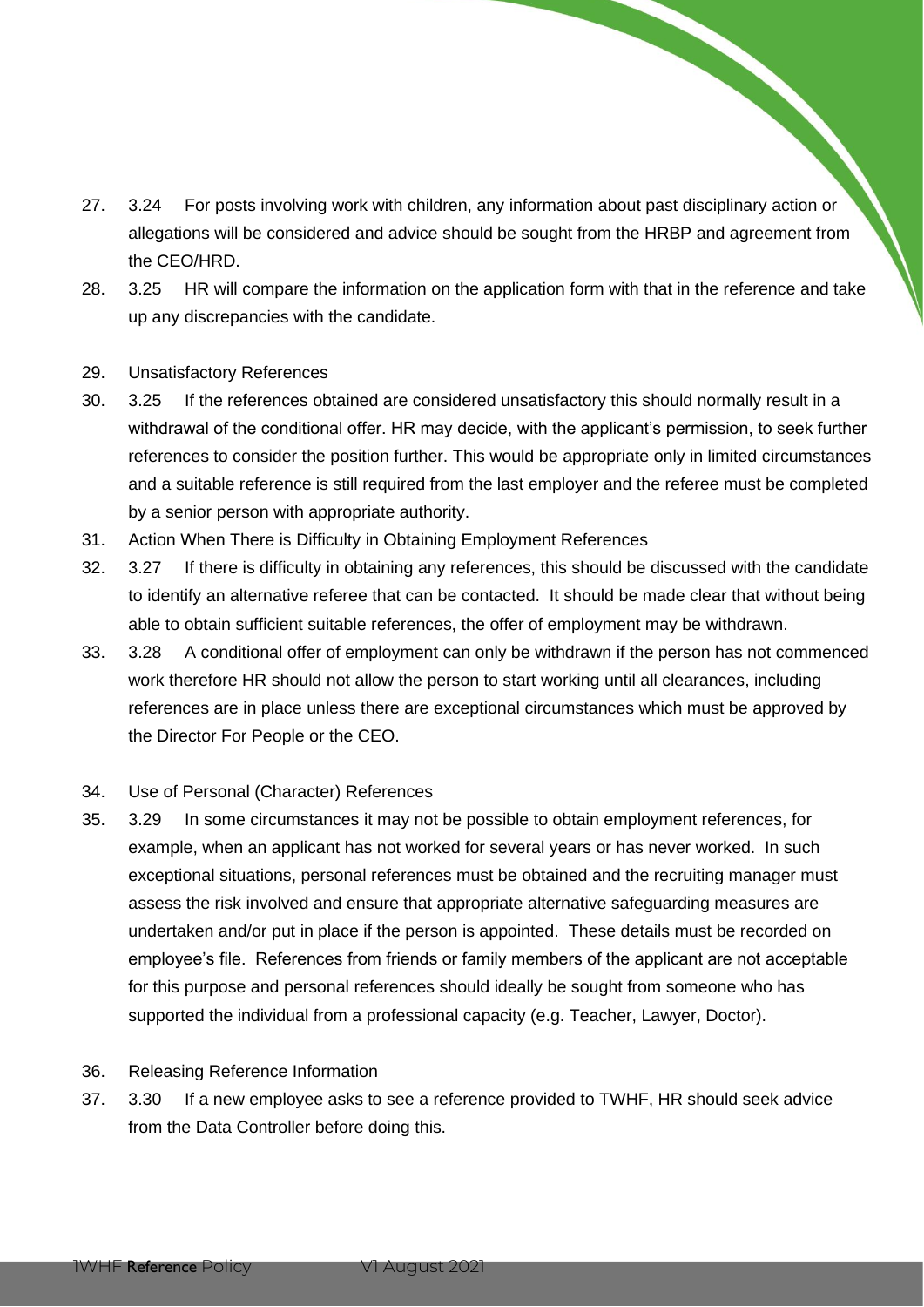# **Appendix 1 EMPLOYER'S REFERENCE REQUEST FORM**

The person below has applied for employment with the **White Horse Federation** and has supplied your name as a referee in support of their application.

Many thanks for your kind assistance in completing this reference form.

# **Section 1: Applicant Details**

| Name of<br>Applicant:    |  |
|--------------------------|--|
| Position Applied<br>For: |  |

# **Section 2: To be completed by current or previous employer**

| Employer:                                            |  |
|------------------------------------------------------|--|
| Applicant's Job Title:                               |  |
| Date of commencement of<br>employment:               |  |
| If no longer employed by you:                        |  |
| Date of leaving:                                     |  |
| Reason for leaving:                                  |  |
| Would you re-employ?                                 |  |
| Hours worked per week:                               |  |
| Has the above applicant taken<br>any parental leave? |  |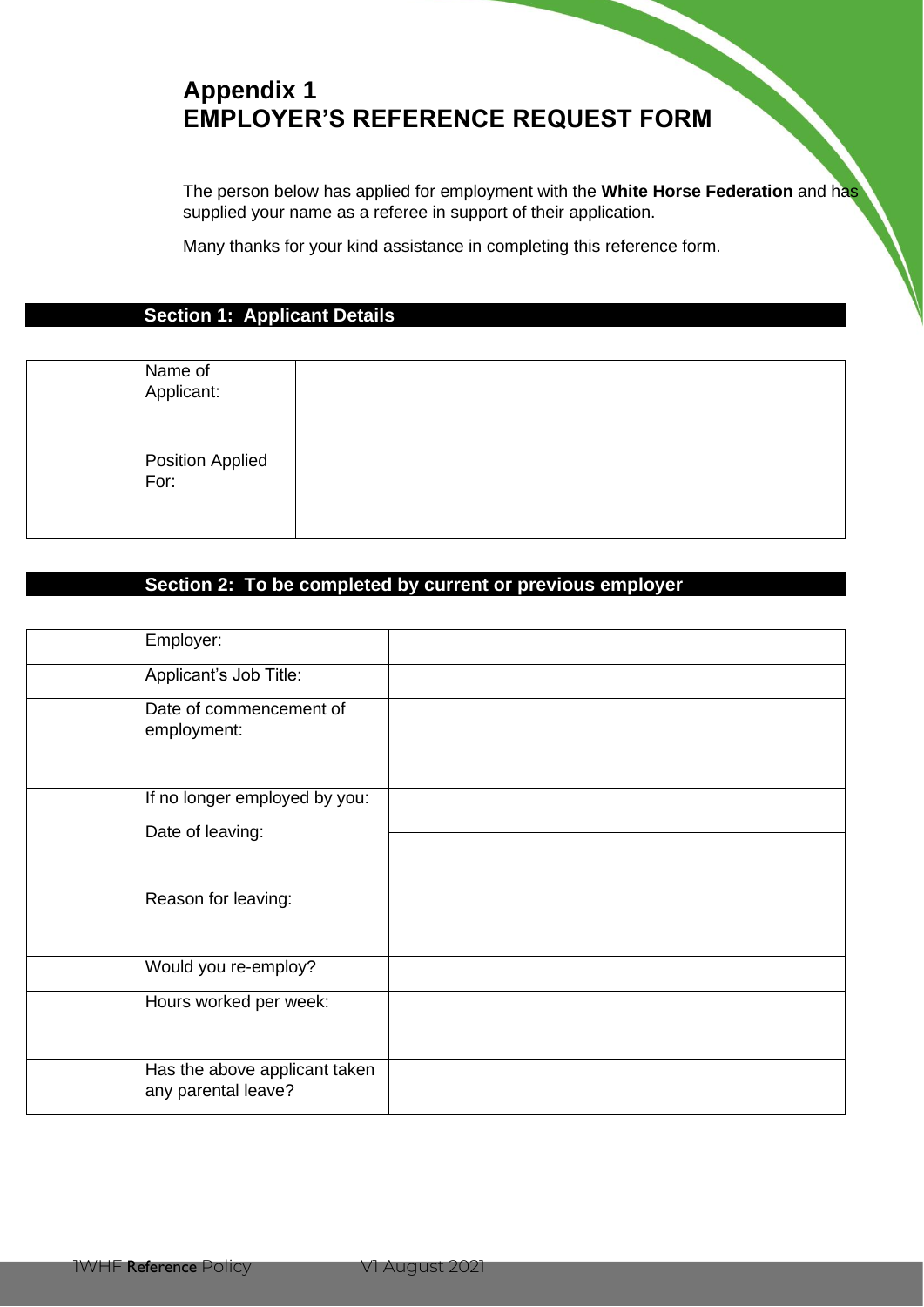| responsibility / accountability involved. | Please give a brief outline of the main duties undertaken including the level of |
|-------------------------------------------|----------------------------------------------------------------------------------|
|                                           |                                                                                  |
|                                           |                                                                                  |
|                                           |                                                                                  |
| Reliability?                              | How would you assess the applicant with regard to:                               |
|                                           |                                                                                  |
| Honesty?                                  |                                                                                  |
| Punctuality?                              |                                                                                  |
|                                           |                                                                                  |
| Working as part of a                      |                                                                                  |
| team?                                     |                                                                                  |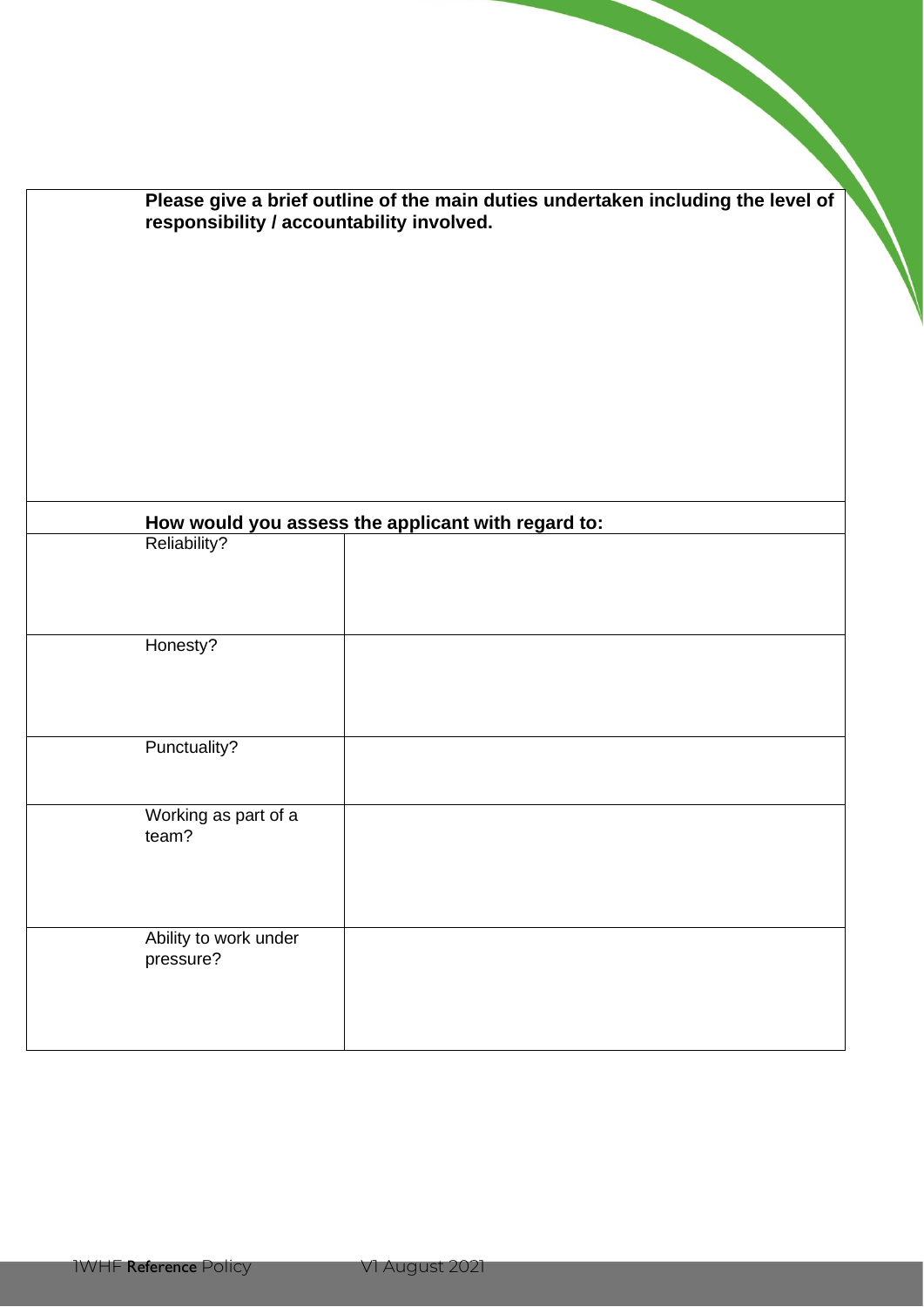**Please give your opinion of the applicant's suitability for the post applied for:**

# **Section 3: To be completed by current or previous employer for posts that involves working with children**

**Are you aware of any reason why we should not consider employing the applicant?**

**YES / NO (if Yes please give details):**

# **Do you wish to give any further information about the suitability of the applicant?**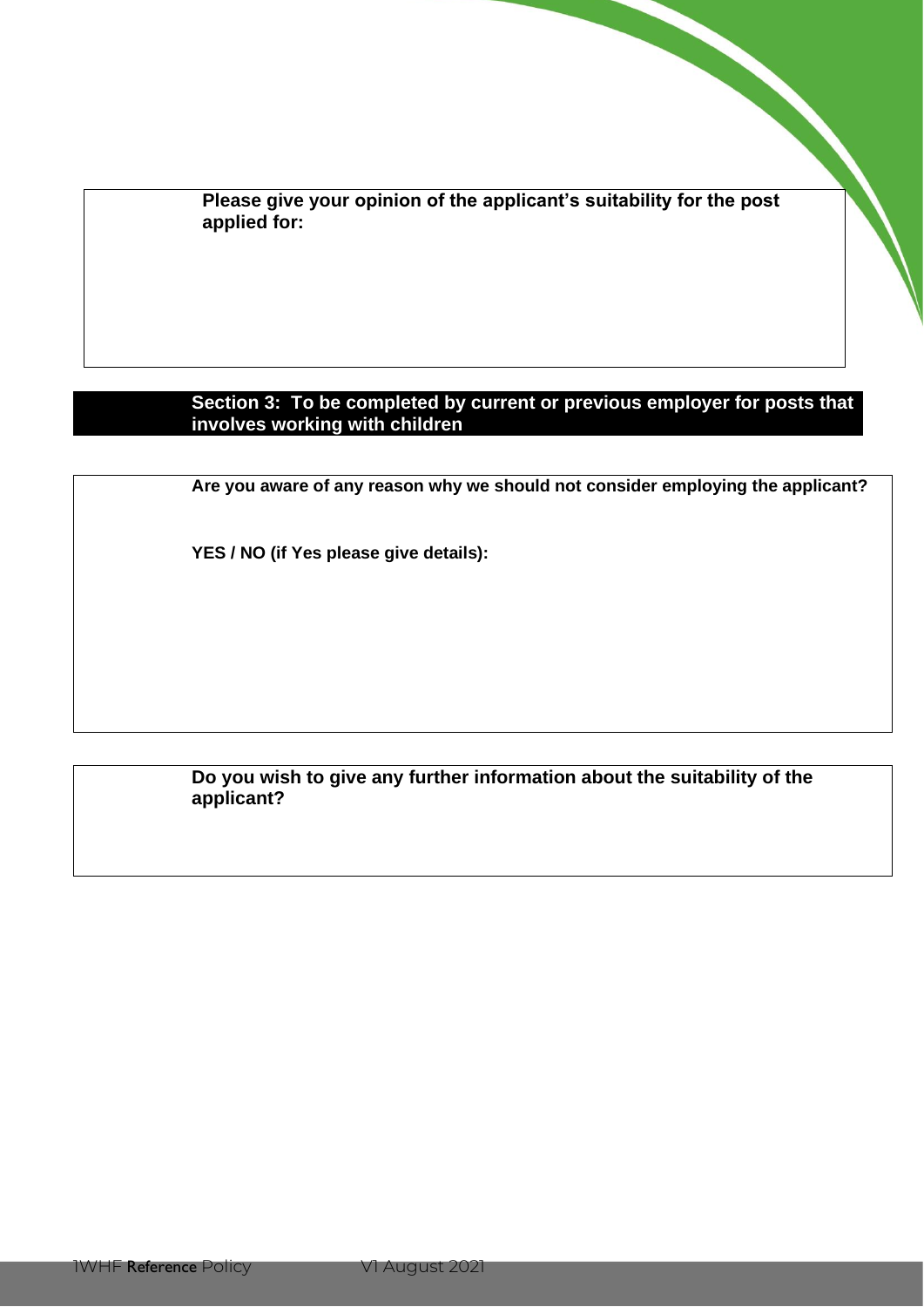**Please give details of any disciplinary procedures that the applicant has been subject to in which the disciplinary sanction is current or relates to child protection:**

**Are you aware of any convictions / cautions incurred by the applicant? Please note that positions working with children or vulnerable adults all convictions / cautions must be declared regardless of whether deemed as 'spent' under the provision of the Rehabilitation of Offenders Act 1974:**

**Yes / No (if yes, please give details):**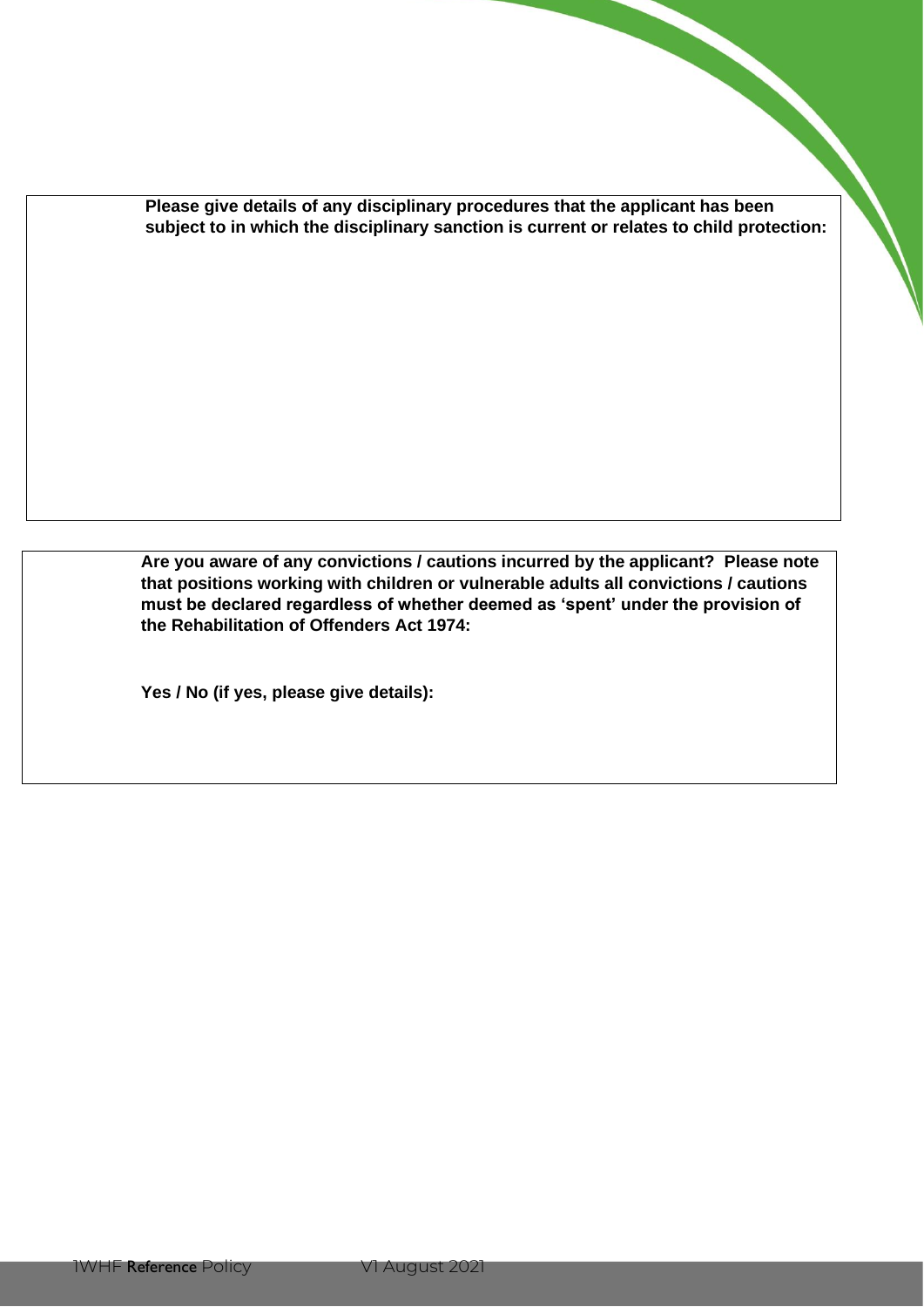**Are you completely satisfied that the applicant is suitable to work with children or vulnerable adults?**

**Yes / No (if no, please give specific details of your concerns):** 

# **Section 4: Declaration**

I confirm all the above information is correct.

| Your Name:                           |  |
|--------------------------------------|--|
| Your Job Title:                      |  |
| Name and Address of<br>Organisation: |  |
| Telephone number and<br>extension:   |  |
| E-mail address:                      |  |
| Date:                                |  |